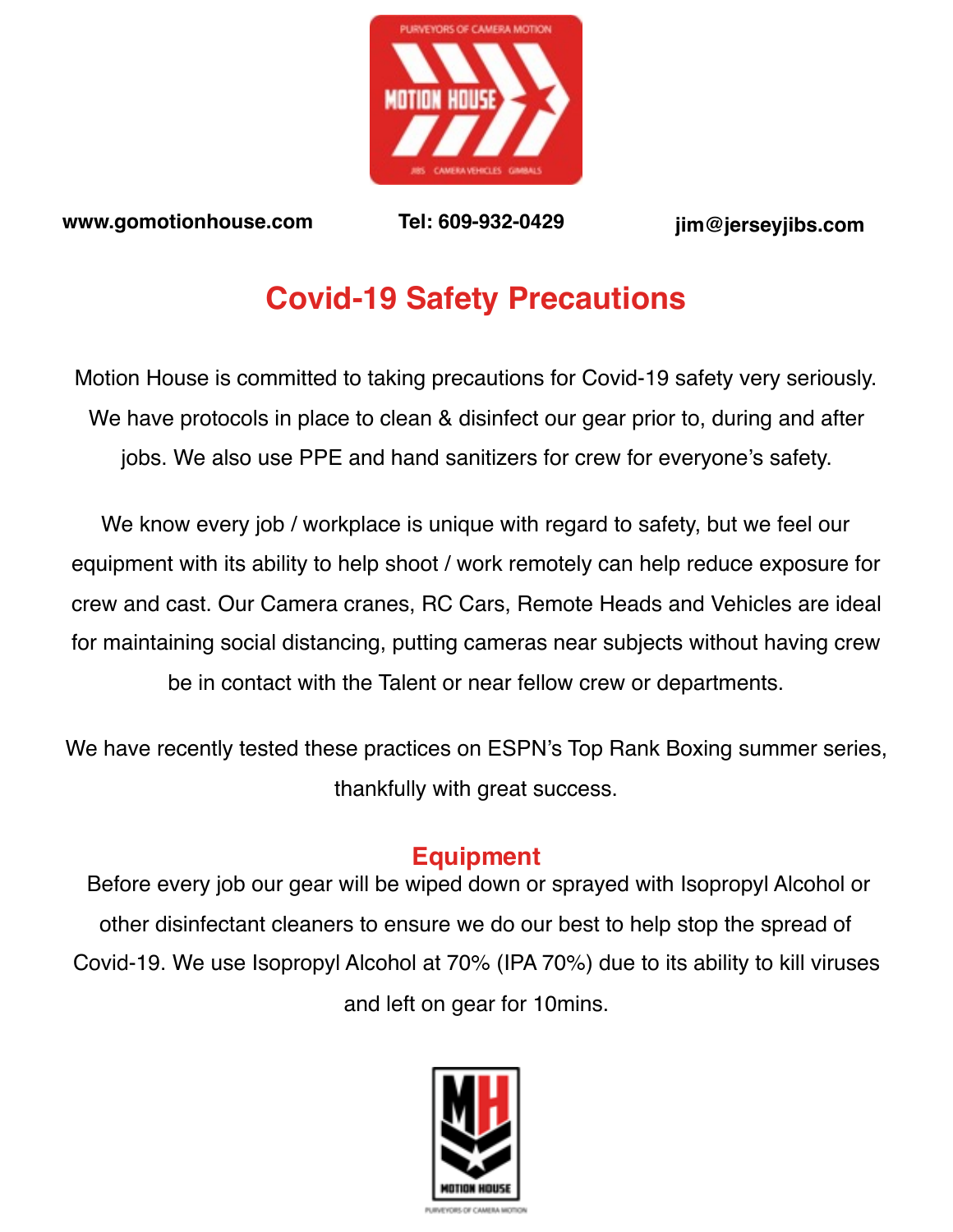#### **Crew**

We will check temperatures daily, as well as conduct health questionnaires regarding how the Crew is feeling that day and prior to shoot. We will also enforce wearing masks at ALL times and gloves when appropriate. There will be hand sanitizers at our work stations / vehicles and crew is trained on using them and cleaning work areas.

We would like to keep minimal physical interaction between crews / positions on jobs and maintain social distancing the best we can. This means cameras and gear be handed off without contact and the recommended 6' from each other be kept in place.

#### **Camera Car/ Vehicles**

Mantis, our Camera Chase Car and all vehicles will be disinfected prior to going out on jobs and will be continually cleaned during shoots and after.

All crew will wear masks while driving and while working on gear and setting up shots. Social distancing will be observed while setting up shots and also during building of gear the best we can. Mantis comes equipped with radio communications within the car and has a separate channel to

We would normally have the Director within the Car but feel minimizing crew within the car is the best during these times. We have various ways of getting a video signal to a support vehicle or video village to direct from.

speak with an outside radio for Director and Video Village.